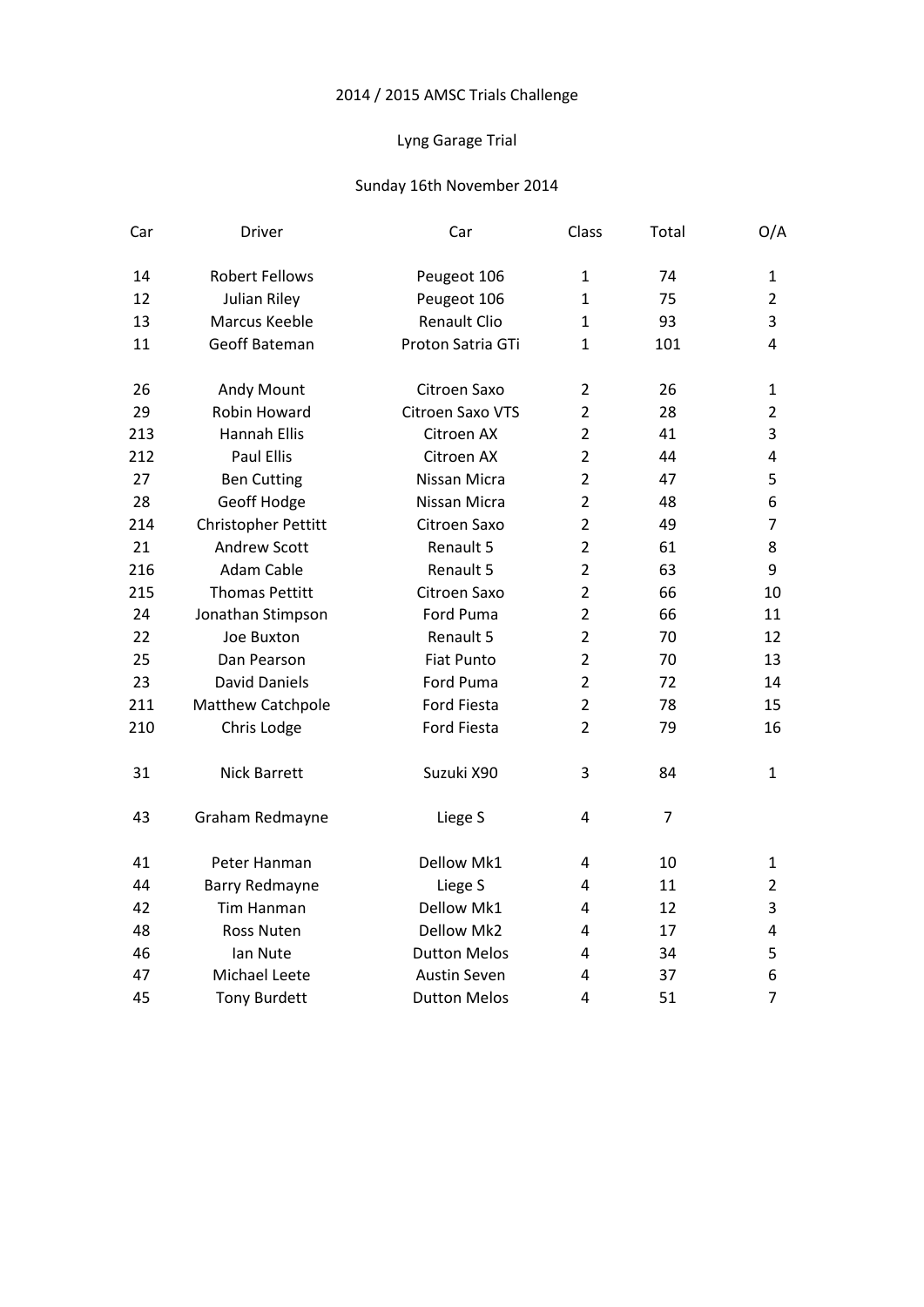### Lyng Garage Trial

| Car | Driver                     | Class                    | Total | 1.1            | 1.2 | 1.3            | 2.1            | 2.2      | 3.1 | 3.2            | 3.3            | 4.1 | 4.2 | 4.3            | Car | Driver                   | Class         | Novice | Junior |
|-----|----------------------------|--------------------------|-------|----------------|-----|----------------|----------------|----------|-----|----------------|----------------|-----|-----|----------------|-----|--------------------------|---------------|--------|--------|
| 11  | Geoff Bateman              | $\mathbf{1}$             | 101   | 6              | 10  | 12             | $\overline{7}$ | 6        | 10  | 8              | 8              | 12  | 10  | 12             | 11  | Geoff Bateman            | $\mathbf{1}$  | N      |        |
| 12  | Julian Riley               | 1                        | 75    | 5              | 11  | 12             | 6              | 6        | 3   | 3              | 3              | 5   | 11  | 10             | 12  | Julian Riley             |               |        |        |
| 13  | Marcus Keeble              | $\mathbf{1}$             | 93    | 6              | 10  | 12             | 6              | 6        | 4   | 8              | 12             | 12  | 5   | 12             | 13  | Marcus Keeble            |               | N      |        |
| 14  | <b>Robert Fellows</b>      | $\mathbf{1}$             | 74    | 5              | 7   | 12             | 6              | 6        | 3   | 3              | 3              | 9   | 10  | 10             | 14  | <b>Robert Fellows</b>    |               | N      |        |
| 21  | <b>Andrew Scott</b>        | $\mathcal{P}$            | 61    | $\overline{2}$ | 12  | 4              | 6              |          | 9   | 8              | 0              | 5   |     | 4              | 21  | Andrew Scott             |               |        |        |
| 22  | Joe Buxton                 | $\mathcal{P}$            | 70    | 2              | 12  | 8              | 6              |          | 9   | 3              | 8              | 9   |     | 4              | 22  | Joe Buxton               |               | N      |        |
| 23  | <b>David Daniels</b>       | $\overline{2}$           | 72    | 1              | 11  | 12             | 6              | 3        | 8   | 8              | 2              | 11  | 5   | 5              | 23  | David Daniels            | $\mathcal{P}$ | N      |        |
| 24  | Jonathan Stimpson          | 2                        | 66    | 2              | 10  | 12             | 5              | 3        | 9   | 8              |                | 5   | 0   | 10             | 24  | Jonathan Stimpson        |               | N      |        |
| 25  | Dan Pearson                | $\overline{2}$           | 70    | 5              | 12  | 12             | 6              | 6        | 3   | 3              | 3              | 9   | 9   | $\overline{2}$ | 25  | Dan Pearson              | $\mathcal{P}$ | N      |        |
| 26  | Andy Mount                 | $\overline{2}$           | 26    | 1              |     | $\Omega$       | .5             | $\Omega$ | 3   | 3              | 8              | 5   | 0   | $\mathbf{0}$   | 26  | Andy Mount               |               |        |        |
| 27  | <b>Ben Cutting</b>         | $\overline{\phantom{a}}$ | 47    |                | 2   | 6              | .5             | 5        | 3   | 3              | 8              | 4   | 0   | 10             | 27  | <b>Ben Cutting</b>       |               |        |        |
| 28  | Geoff Hodge                | $\overline{\phantom{a}}$ | 48    |                | 2   | 5              | .5             |          | 3   | 8              | З              | 12  | 4   | 0              | 28  | Geoff Hodge              |               |        |        |
| 29  | Robin Howard               | $\overline{2}$           | 28    | $\overline{2}$ | 1   |                | $\overline{4}$ | 0        | 8   |                | З              | 5   | 0   | $\mathbf{0}$   | 29  | <b>Robin Howard</b>      |               |        |        |
| 210 | Chris Lodge                | 2                        | 79    | 1              | 10  | 12             | 6              | 5        | 10  | Δ              | 8              | 9   | 4   | 10             | 210 | Chris Lodge              |               | N      |        |
| 211 | <b>Matthew Catchpole</b>   | $\mathcal{P}$            | 78    | 3              | 12  | 12             | 5              | Р        | 9   |                | 8              | 9   | 4   | 10             | 211 | <b>Matthew Catchpole</b> |               | N      |        |
| 212 | <b>Paul Ellis</b>          | 2                        | 44    |                | 8   | 4              | 6              | 6        | 8   | 3              | з              | 5   | 0   | $\mathbf{0}$   | 212 | Paul Ellis               |               |        |        |
| 213 | <b>Hannah Ellis</b>        | $\mathcal{P}$            | 41    |                |     | 3              | 6              | 5        | 8   | 3              |                | 5   | 0   | 6              | 213 | <b>Hannah Ellis</b>      |               |        |        |
| 214 | <b>Christopher Pettitt</b> | $\overline{2}$           | 49    |                |     | 8              | 6              | $\Omega$ | 8   | з              |                | 9   | 9   | $\overline{2}$ | 214 | Christopher Pettitt      |               |        |        |
| 215 | Thomas Pettitt             | $\overline{\phantom{a}}$ | 66    | $\mathcal{P}$  |     | 8              | .5             |          | 9   |                | 8              | 11  | 4   | 11             | 215 | <b>Thomas Pettitt</b>    | $\mathcal{P}$ | N      |        |
| 216 | Adam Cable                 | $\mathcal{P}$            | 63    |                | 2   | 12             | 6              | 5        | 8   | 8              | 2              | 5   | 3   | 11             | 216 | Adam Cable               |               |        |        |
| 31  | <b>Nick Barrett</b>        | $\mathbf{3}$             | 84    | 8              | 12  | 12             | 7              | 6        | 3   | 8              | 8              | 10  |     | 6              | 31  | <b>Nick Barrett</b>      | З             | N      |        |
| 41  | Peter Hanman               | 4                        | 10    | 0              | 1   | $\overline{2}$ | 0              | $\Omega$ | 3   | O              | $\Omega$       | 4   | 0   | 0              | 41  | Peter Hanman             |               |        |        |
| 42  | Tim Hanman                 | 4                        | 12    | 0              | 0   |                | 0              | $\Omega$ | 3   |                | $\overline{2}$ | 3   | 0   | 0              | 42  | <b>Tim Hanman</b>        |               |        |        |
| 43  | Graham Redmayne            | 4                        | 7     | $\Omega$       | 0   | 0              | 0              | 0        | 0   |                | O              | 5   | 0   | 0              | 43  | Graham Redmayne          |               |        |        |
| 44  | Barry Redmayne             |                          | 11    | 1              | 0   | $\mathbf{1}$   | 0              | $\Omega$ | 3   | $\overline{2}$ | $\Omega$       | 4   | 0   | 0              | 44  | Barry Redmayne           |               |        |        |
| 45  | <b>Tony Burdett</b>        | 4                        | 51    | $\Omega$       | 0   | 11             | $\Omega$       | 7        | 3   | 3              | $\overline{2}$ | 10  | 3   | 12             | 45  | <b>Tony Burdett</b>      |               |        |        |
| 46  | lan Nute                   |                          | 34    | 1              | 0   | 10             | $\mathbf 0$    | 0        | 3   | 3              | $\overline{2}$ | 5   | 0   | 10             | 46  | Ian Nute                 |               |        |        |
| 47  | Michael Leete              | 4                        | 37    | 1              |     | 12             | $\Omega$       | 0        | 3   | 3              | 8              | 5   | 4   | $\mathbf{0}$   | 47  | Michael Leete            |               |        |        |
| 48  | Ross Nuten                 | $\overline{4}$           | 17    | $\Omega$       | 0   | 1              | $\Omega$       | $\Omega$ | 3   | 3              |                | 5   | 0   | $\Omega$       | 48  | Ross Nuten               |               |        |        |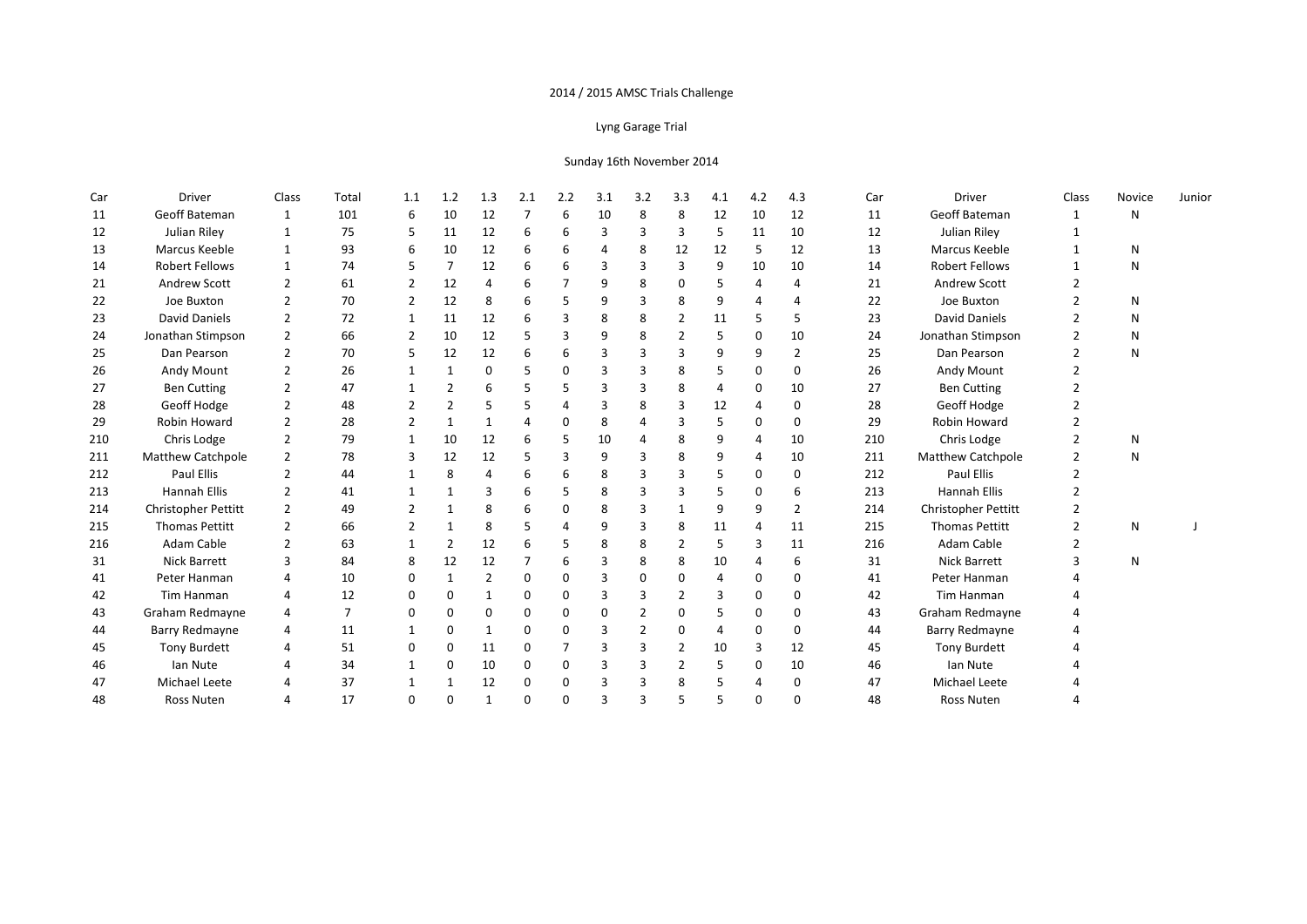## Lyng Garage Trial

| <b>Driver</b>              | Club         | Car                 | Class          | 1              | $\overline{2}$ | 3              |
|----------------------------|--------------|---------------------|----------------|----------------|----------------|----------------|
| <b>Geoff Bateman</b>       | <b>SCCoN</b> | Proton Satria GTi   | $\mathbf{1}$   | 6              | 10             | 12             |
| Julian Riley               | <b>SCCoN</b> | Peugeot 106         | $\mathbf{1}$   | 5              | 11             | 12             |
| Marcus Keeble              | <b>WSMC</b>  | <b>Renault Clio</b> | $\mathbf{1}$   | 6              | 10             | 12             |
| <b>Robert Fellows</b>      | <b>SCCoN</b> | Peugeot 106         | $\mathbf{1}$   | 5              | $\overline{7}$ | 12             |
| <b>Andrew Scott</b>        | <b>WSMC</b>  | Renault 5           | $\overline{2}$ | $\overline{2}$ | 12             | $\overline{a}$ |
| Joe Buxton                 | <b>WSMC</b>  | Renault 5           | $\overline{2}$ | $\overline{2}$ | 12             | 8              |
| <b>David Daniels</b>       | <b>SCCoN</b> | Ford Puma           | $\overline{2}$ | 1              | 11             | 12             |
| Jonathan Stimpson          | <b>SCCoN</b> | <b>Ford Puma</b>    | $\overline{2}$ | $\overline{2}$ | 10             | 12             |
| Dan Pearson                | <b>WSMC</b>  | <b>Fiat Punto</b>   | $\overline{2}$ | 5              | 12             | 12             |
| Andy Mount                 | <b>WSMC</b>  | Citroen Saxo        | $\overline{2}$ | 1              | $\mathbf{1}$   | 0              |
| <b>Ben Cutting</b>         | <b>WSMC</b>  | Nissan Micra        | $\overline{2}$ | 1              | $\overline{2}$ | 6              |
| Geoff Hodge                | <b>FMC</b>   | Nissan Micra        | $\overline{2}$ | $\overline{2}$ | $\overline{2}$ | 5              |
| Robin Howard               | <b>WSMC</b>  | Citroen Saxo VTS    | $\overline{2}$ | $\overline{2}$ | $\mathbf{1}$   | $\mathbf{1}$   |
| Chris Lodge                | <b>SCCoN</b> | <b>Ford Fiesta</b>  | $\overline{2}$ | 1              | 10             | 12             |
| Matthew Catchpole          | <b>SCCoN</b> | <b>Ford Fiesta</b>  | $\overline{2}$ | 3              | 12             | 12             |
| <b>Paul Ellis</b>          | <b>WSMC</b>  | Citroen AX          | $\overline{2}$ | 1              | 8              | $\overline{4}$ |
| <b>Hannah Ellis</b>        | <b>WSMC</b>  | Citroen AX          | $\overline{2}$ | 1              | $\mathbf{1}$   | 3              |
| <b>Christopher Pettitt</b> | <b>WSMC</b>  | Citroen Saxo        | $\overline{2}$ | $\overline{2}$ | $\mathbf{1}$   | 8              |
| <b>Thomas Pettitt</b>      | <b>WSMC</b>  | Citroen Saxo        | $\overline{2}$ | $\overline{2}$ | $\mathbf{1}$   | 8              |
| <b>Adam Cable</b>          | <b>WSMC</b>  | Renault 5           | $\overline{2}$ | 1              | $\overline{2}$ | 12             |
| <b>Nick Barrett</b>        | <b>WSMC</b>  | Suzuki X90          | 3              | 8              | 12             | 12             |
| Peter Hanman               | <b>WSMC</b>  | Dellow Mk1          | 4              | $\Omega$       | $\mathbf{1}$   | $\overline{2}$ |
| <b>Tim Hanman</b>          | <b>WSMC</b>  | Dellow Mk1          | 4              | $\mathbf 0$    | $\mathbf 0$    | $\mathbf{1}$   |
| Graham Redmayne            | <b>FMC</b>   | Liege S             | 4              | $\Omega$       | 0              | $\Omega$       |
| <b>Barry Redmayne</b>      | <b>WSMC</b>  | Liege S             | 4              | 1              | 0              | $\mathbf{1}$   |
| <b>Tony Burdett</b>        | <b>WSMC</b>  | <b>Dutton Melos</b> | 4              | 0              | 0              | 11             |
| lan Nute                   | <b>WSMC</b>  | <b>Dutton Melos</b> | 4              | 1              | 0              | 10             |
| Michael Leete              | <b>FMC</b>   | <b>Austin Seven</b> | 4              | 1              | $\mathbf{1}$   | 12             |
| <b>Ross Nuten</b>          | <b>WSMC</b>  | Dellow Mk2          | 4              | $\mathbf 0$    | $\overline{0}$ | $\mathbf{1}$   |
|                            |              |                     |                |                |                | Section 1      |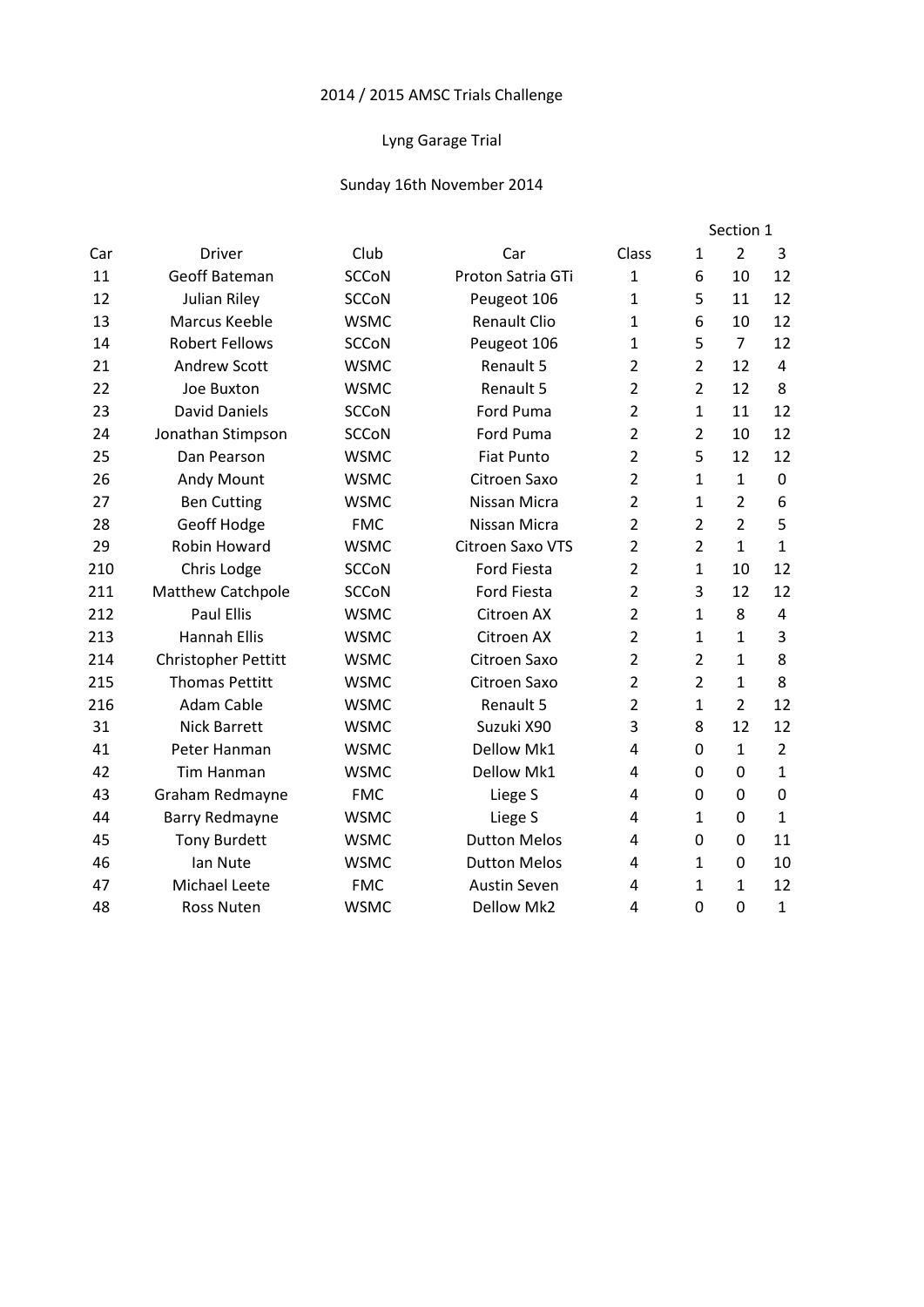## Lyng Garage Trial

|     |                       |              |                     |                |                | Section 2      |   |  |
|-----|-----------------------|--------------|---------------------|----------------|----------------|----------------|---|--|
| Car | <b>Driver</b>         | Club         | Car                 | Class          | $\mathbf{1}$   | $\overline{2}$ | 3 |  |
| 11  | <b>Geoff Bateman</b>  | <b>SCCoN</b> | Proton Satria GTi   | $\mathbf{1}$   | $\overline{7}$ | 6              |   |  |
| 12  | <b>Julian Riley</b>   | <b>SCCoN</b> | Peugeot 106         | $\mathbf{1}$   | 6              | 6              |   |  |
| 13  | <b>Marcus Keeble</b>  | <b>WSMC</b>  | <b>Renault Clio</b> | $\mathbf{1}$   | 6              | 6              |   |  |
| 14  | <b>Robert Fellows</b> | <b>SCCoN</b> | Peugeot 106         | 1              | 6              | 6              |   |  |
| 21  | <b>Andrew Scott</b>   | <b>WSMC</b>  | Renault 5           | $\overline{2}$ | 6              | 7              |   |  |
| 22  | Joe Buxton            | <b>WSMC</b>  | Renault 5           | $\overline{2}$ | 6              | 5              |   |  |
| 23  | <b>David Daniels</b>  | <b>SCCoN</b> | <b>Ford Puma</b>    | $\overline{2}$ | 6              | 3              |   |  |
| 24  | Jonathan Stimpson     | <b>SCCoN</b> | Ford Puma           | $\overline{2}$ | 5              | 3              |   |  |
| 25  | Dan Pearson           | <b>WSMC</b>  | <b>Fiat Punto</b>   | $\overline{2}$ | 6              | 6              |   |  |
| 26  | Andy Mount            | <b>WSMC</b>  | Citroen Saxo        | $\overline{2}$ | 5              | 0              |   |  |
| 27  | <b>Ben Cutting</b>    | <b>WSMC</b>  | Nissan Micra        | $\overline{2}$ | 5              | 5              |   |  |
| 28  | Geoff Hodge           | <b>FMC</b>   | Nissan Micra        | $\overline{2}$ | 5              | $\overline{4}$ |   |  |
| 29  | Robin Howard          | <b>WSMC</b>  | Citroen Saxo VTS    | $\overline{2}$ | 4              | 0              |   |  |
| 210 | Chris Lodge           | <b>SCCoN</b> | <b>Ford Fiesta</b>  | $\overline{2}$ | 6              | 5              |   |  |
| 211 | Matthew Catchpole     | <b>SCCoN</b> | <b>Ford Fiesta</b>  | $\overline{2}$ | 5              | 3              |   |  |
| 212 | <b>Paul Ellis</b>     | <b>WSMC</b>  | Citroen AX          | $\overline{2}$ | 6              | 6              |   |  |
| 213 | <b>Hannah Ellis</b>   | <b>WSMC</b>  | Citroen AX          | $\overline{2}$ | 6              | 5              |   |  |
| 214 | Christopher Pettitt   | <b>WSMC</b>  | Citroen Saxo        | $\overline{2}$ | 6              | 0              |   |  |
| 215 | <b>Thomas Pettitt</b> | <b>WSMC</b>  | Citroen Saxo        | $\overline{2}$ | 5              | 4              |   |  |
| 216 | <b>Adam Cable</b>     | <b>WSMC</b>  | Renault 5           | $\overline{2}$ | 6              | 5              |   |  |
| 31  | <b>Nick Barrett</b>   | <b>WSMC</b>  | Suzuki X90          | 3              | $\overline{7}$ | 6              |   |  |
| 41  | Peter Hanman          | <b>WSMC</b>  | Dellow Mk1          | 4              | 0              | 0              |   |  |
| 42  | <b>Tim Hanman</b>     | <b>WSMC</b>  | Dellow Mk1          | 4              | $\mathbf 0$    | 0              |   |  |
| 43  | Graham Redmayne       | <b>FMC</b>   | Liege S             | 4              | $\Omega$       | 0              |   |  |
| 44  | Barry Redmayne        | <b>WSMC</b>  | Liege S             | 4              | $\mathbf 0$    | 0              |   |  |
| 45  | <b>Tony Burdett</b>   | <b>WSMC</b>  | <b>Dutton Melos</b> | 4              | 0              | $\overline{7}$ |   |  |
| 46  | Ian Nute              | <b>WSMC</b>  | <b>Dutton Melos</b> | 4              | 0              | 0              |   |  |
| 47  | Michael Leete         | <b>FMC</b>   | <b>Austin Seven</b> | 4              | $\Omega$       | 0              |   |  |
| 48  | <b>Ross Nuten</b>     | <b>WSMC</b>  | Dellow Mk2          | 4              | 0              | $\mathbf 0$    |   |  |
|     |                       |              |                     |                |                |                |   |  |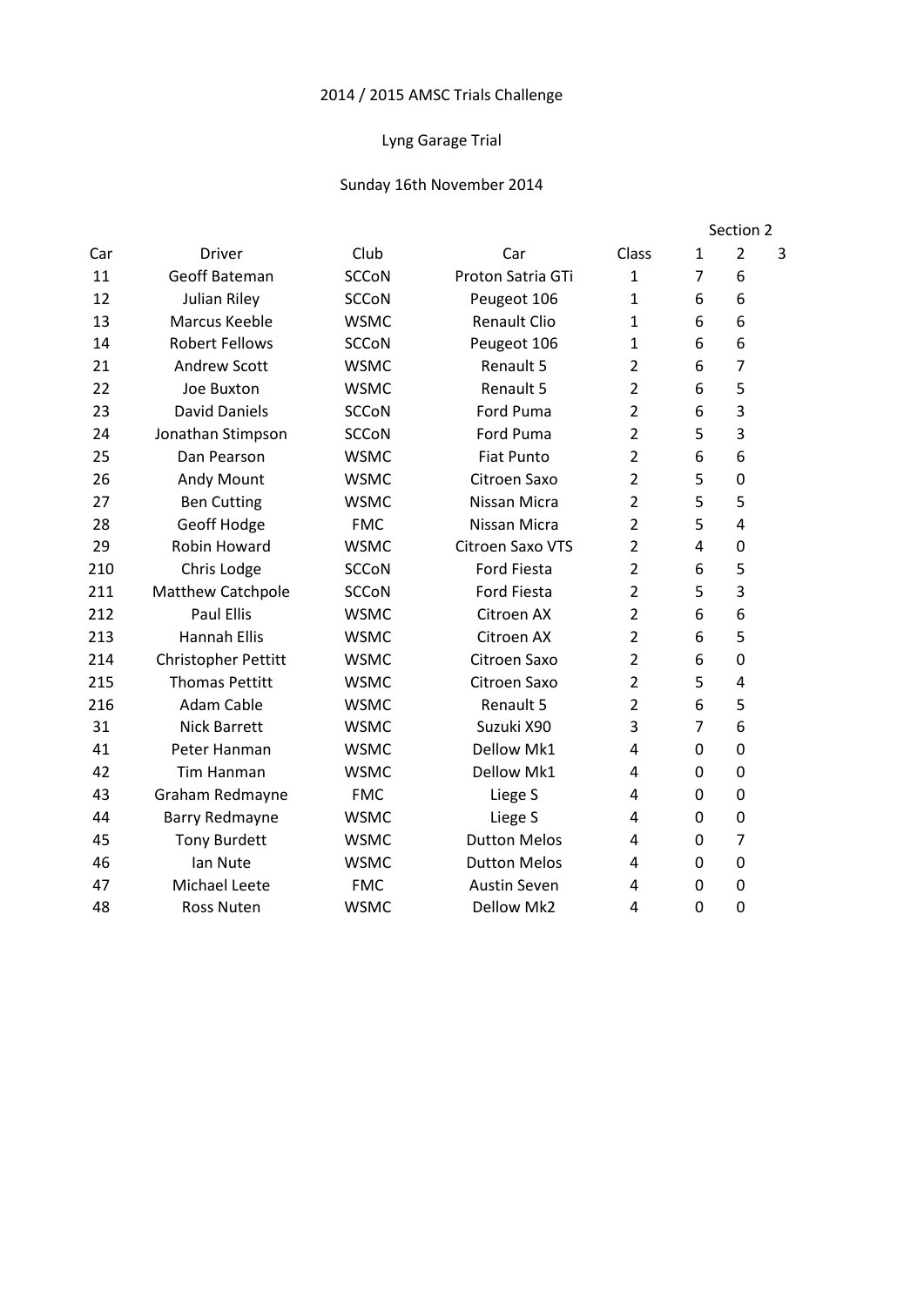## Lyng Garage Trial

|     |                            |              |                     |                |              | Section 3      |                |  |  |
|-----|----------------------------|--------------|---------------------|----------------|--------------|----------------|----------------|--|--|
| Car | <b>Driver</b>              | Club         | Car                 | Class          | $\mathbf{1}$ | $\overline{2}$ | 3              |  |  |
| 11  | <b>Geoff Bateman</b>       | <b>SCCoN</b> | Proton Satria GTi   | 1              | 10           | 8              | 8              |  |  |
| 12  | <b>Julian Riley</b>        | <b>SCCoN</b> | Peugeot 106         | $\mathbf{1}$   | 3            | 3              | 3              |  |  |
| 13  | Marcus Keeble              | <b>WSMC</b>  | <b>Renault Clio</b> | $\mathbf{1}$   | 4            | 8              | 12             |  |  |
| 14  | <b>Robert Fellows</b>      | <b>SCCoN</b> | Peugeot 106         | $\mathbf{1}$   | 3            | 3              | 3              |  |  |
| 21  | <b>Andrew Scott</b>        | <b>WSMC</b>  | Renault 5           | $\overline{2}$ | 9            | 8              | $\mathbf 0$    |  |  |
| 22  | Joe Buxton                 | <b>WSMC</b>  | Renault 5           | $\overline{2}$ | 9            | 3              | 8              |  |  |
| 23  | <b>David Daniels</b>       | <b>SCCoN</b> | Ford Puma           | $\overline{2}$ | 8            | 8              | $\overline{2}$ |  |  |
| 24  | Jonathan Stimpson          | <b>SCCoN</b> | <b>Ford Puma</b>    | $\overline{2}$ | 9            | 8              | $\overline{2}$ |  |  |
| 25  | Dan Pearson                | <b>WSMC</b>  | <b>Fiat Punto</b>   | $\overline{2}$ | 3            | 3              | 3              |  |  |
| 26  | Andy Mount                 | <b>WSMC</b>  | Citroen Saxo        | $\overline{2}$ | 3            | 3              | 8              |  |  |
| 27  | <b>Ben Cutting</b>         | <b>WSMC</b>  | Nissan Micra        | $\overline{2}$ | 3            | 3              | 8              |  |  |
| 28  | Geoff Hodge                | <b>FMC</b>   | Nissan Micra        | $\overline{2}$ | 3            | 8              | 3              |  |  |
| 29  | Robin Howard               | <b>WSMC</b>  | Citroen Saxo VTS    | $\overline{2}$ | 8            | $\overline{a}$ | 3              |  |  |
| 210 | Chris Lodge                | <b>SCCoN</b> | <b>Ford Fiesta</b>  | $\overline{2}$ | 10           | $\overline{a}$ | 8              |  |  |
| 211 | Matthew Catchpole          | <b>SCCoN</b> | <b>Ford Fiesta</b>  | $\overline{2}$ | 9            | 3              | 8              |  |  |
| 212 | <b>Paul Ellis</b>          | <b>WSMC</b>  | Citroen AX          | $\overline{2}$ | 8            | 3              | 3              |  |  |
| 213 | <b>Hannah Ellis</b>        | <b>WSMC</b>  | Citroen AX          | $\overline{2}$ | 8            | 3              | 3              |  |  |
| 214 | <b>Christopher Pettitt</b> | <b>WSMC</b>  | Citroen Saxo        | $\overline{2}$ | 8            | 3              | $\mathbf{1}$   |  |  |
| 215 | <b>Thomas Pettitt</b>      | <b>WSMC</b>  | Citroen Saxo        | $\overline{2}$ | 9            | $\overline{3}$ | 8              |  |  |
| 216 | <b>Adam Cable</b>          | <b>WSMC</b>  | Renault 5           | $\overline{2}$ | 8            | 8              | $\overline{2}$ |  |  |
| 31  | <b>Nick Barrett</b>        | <b>WSMC</b>  | Suzuki X90          | 3              | 3            | 8              | 8              |  |  |
| 41  | Peter Hanman               | <b>WSMC</b>  | <b>Dellow Mk1</b>   | 4              | 3            | $\Omega$       | $\mathbf 0$    |  |  |
| 42  | <b>Tim Hanman</b>          | <b>WSMC</b>  | Dellow Mk1          | 4              | 3            | 3              | $\overline{2}$ |  |  |
| 43  | Graham Redmayne            | <b>FMC</b>   | Liege S             | 4              | $\Omega$     | $\overline{2}$ | $\mathbf 0$    |  |  |
| 44  | <b>Barry Redmayne</b>      | <b>WSMC</b>  | Liege S             | 4              | 3            | $\overline{2}$ | $\mathbf 0$    |  |  |
| 45  | <b>Tony Burdett</b>        | <b>WSMC</b>  | <b>Dutton Melos</b> | 4              | 3            | 3              | $\mathbf 2$    |  |  |
| 46  | lan Nute                   | <b>WSMC</b>  | <b>Dutton Melos</b> | 4              | 3            | 3              | $\overline{2}$ |  |  |
| 47  | Michael Leete              | <b>FMC</b>   | <b>Austin Seven</b> | 4              | 3            | 3              | 8              |  |  |
| 48  | <b>Ross Nuten</b>          | <b>WSMC</b>  | Dellow Mk2          | 4              | 3            | 3              | 5              |  |  |
|     |                            |              |                     |                |              |                |                |  |  |